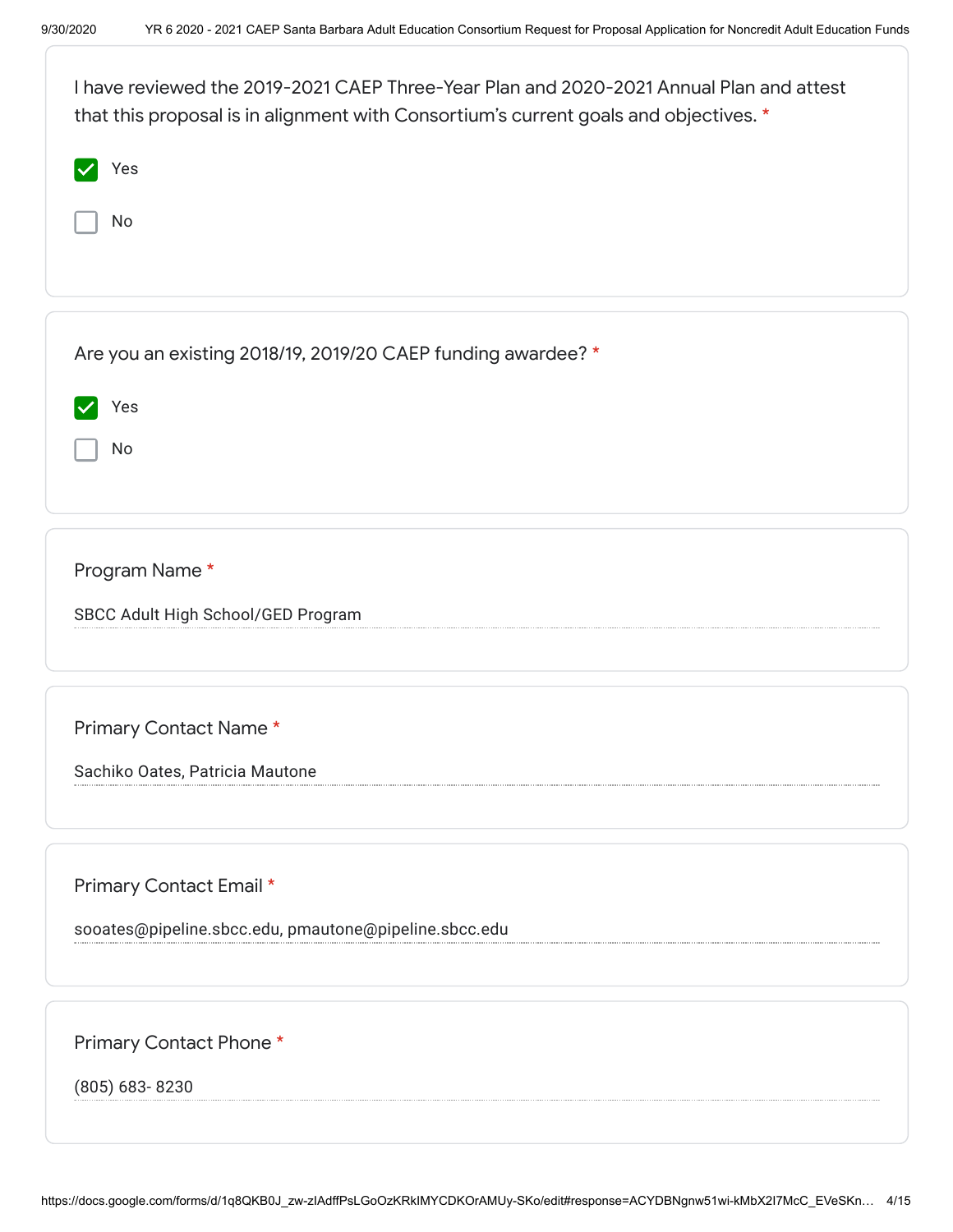| Applicable Noncredit Program Area *                      |  |
|----------------------------------------------------------|--|
| Adult Education (ABE, ASE, Basic Skills)<br>$\checkmark$ |  |
| English as a Second Language/Citizenship                 |  |
| Entry or Reentry into the Workforce                      |  |
| <b>Adults with Disabilities</b>                          |  |
| Short-Term CTE/Programs in Pre-Apprenticeship            |  |
| Literacy                                                 |  |
|                                                          |  |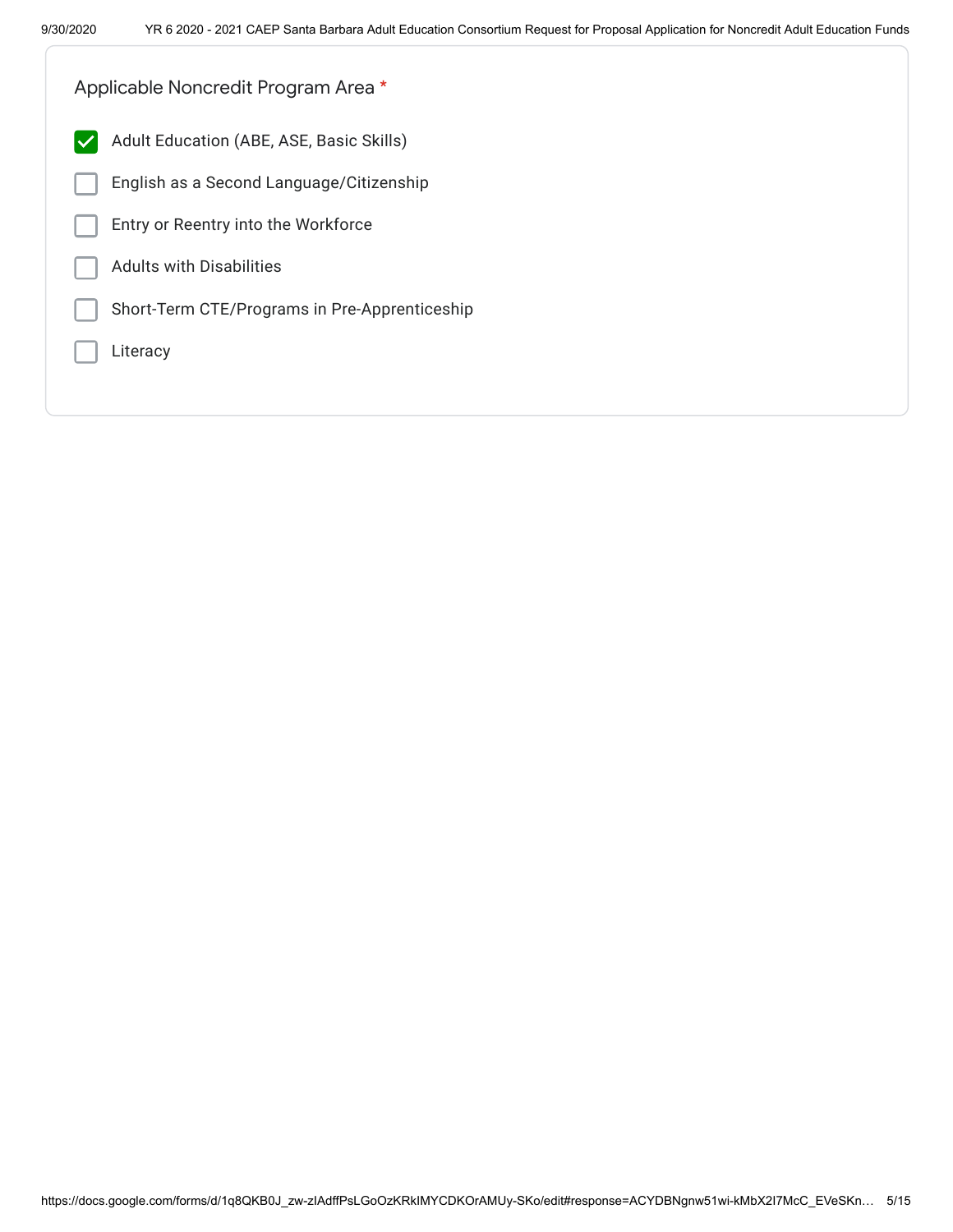1. Executive Summary: Please provide an executive summary of your proposed plan (to include overarching goals and outcomes) to create new programs or expand existing programs in one of the areas identified above. \*

The Santa Barbara City College (SBCC) School of Extended Learning Adult High School/GED program aims to help adults earn their Adult High School Diploma or General Education Diploma (GED) Certificate, and to improve their basic skills and critical thinking skills as the foundation transitioning to college, vocational training programs, and career advancement opportunities.

For this grant cycle, the program's overarching objectives are

1) to foster greater persistence and completion rates even in the remote and digital learning environment; 2) to increase enrollment through community outreach and collaboration among SBCC departments; 3) to collect and track assessment, goal attainment, and attendance data to better identify the Programs' strengths and areas for improvement in ensuring the program meets equity goals and the needs of all students.

4) to increase student engagement and to better prepare them to interact with and critically evaluate information from a variety of sources, particularly information presented in a digital environment (e.g, information presented via the internet and social media) -- skills they will need for college, work, and civic engagement.

5) to provide Adult High School and GED students with more focused cohort instruction to help them develop stronger academic communication skills and greater familiarity with practices that they will need when transitioning to college and the workplace.

6) to foster a greater equity mindset by integrating more culturally inclusive pedagogy and innovative lesson structures that foster greater student autonomy, awareness, and intentionality in exploring timely and relevant topics including, but not limited to, social justice issues.

In order to achieve the above goals, the noncredit AHS/GED/BGED program will:

1. Provide professional development to meet the Title 5 Distance Education requirements including regular and effective student contact and accessibility, and effective online pedagogy and course design. Humanizing online instruction and other classroom practices to emphasize the principles of equity will be covered;

2. Increase our efforts in building partnerships with local high schools and other K12 organizations, SBCC student support services, SBCC Promise, Extended Opportunity Programs and Services (EOPS), Guided Pathway and Dual Enrollment;

3. Analyze and improve our current intake processes for greater equity and access

4. Provide CASAS and GED assessment and instructional Support (Tutors);

5. Supply software, hardware, and other instructional materials for online instruction;

6. Further utilize the print schedule, radio and TV ads, outreach materials in Spanish to reach the non-digital native adult population with low-literacy/ English proficiency;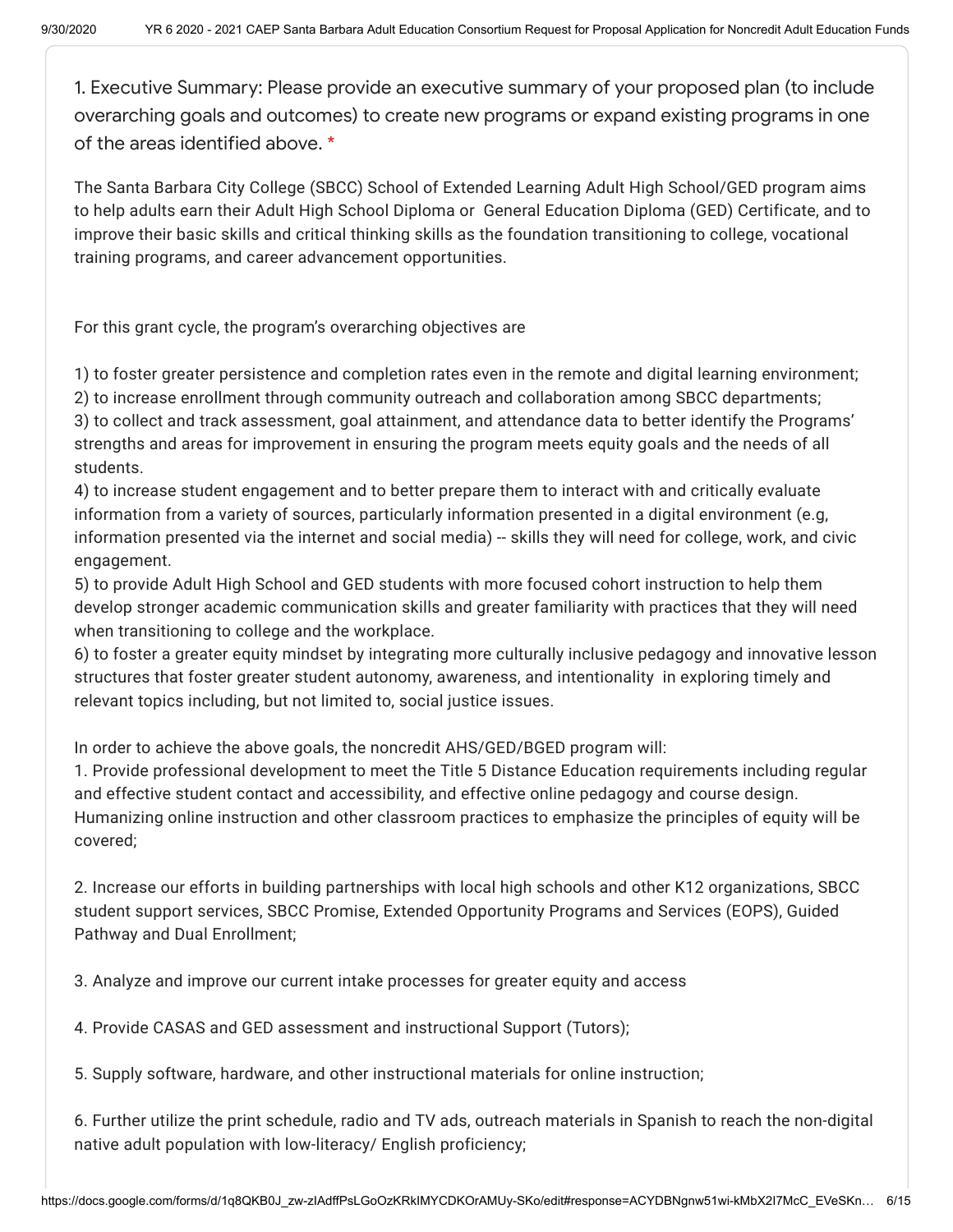9/30/2020 YR 6 2020 - 2021 CAEP Santa Barbara Adult Education Consortium Request for Proposal Application for Noncredit Adult Education Funds

7. Develop and pilot innovative learning formats, such as webquest-type critical thinking modules and inquiry-based cohort lesson models, into AHS and GED curriculum to increase student engagement, foster an equity-based mindset, and help students develop critical thinking and digital literacy skills necessary to successfully transition to college and workplace environments;

The intended outcomes are:

- Improved student attendance/FTES and diploma/course completion rates
- Increased number of learners enrolled in the AHD/GED classes
- Student data collection and data-informed instruction even through remote operations
- Increased student engagement and better preparedness for transition to college and/or the workplace

2. Integration: Please explain how your proposed program integrates adult education programs at SBCC and creates a transition to credit/transfer educational programs or creates a transition to the workforce (including, but not limited to, internships, jobs, pre-apprenticeships, and selfemployment). \*

By offering strategies for success for all students through equity, even in the distance education/remote learning environment, we aim to improve all students' timely achievement of their career and academic goals

By integrating innovative lesson formats and increasing the use of relevant, culturally inclusive pedagogy and materials, we strive to: increase student engagement, better prepare students for transitioning to college and workplace, help students develop the transferrable skills and tools needed to evaluate and communicate information particularly in the digital landscape.

By collaborating with the student support services and other community organizations, the AHS/GED program can help streamline the intake, support, and matriculation processes to enhance learner persistence and goal attainment

By incorporating a more integrated, wraparound approach to monitoring and following up with individual students we can reduce attrition and reach out to lapsed students, thus further increasing attendance, enrollment, and completion rates.

Accurate assessment and attendance data collection and analysis are crucial to improving our services and practices in order to help students stay on their career or academic paths

The development and enhancement of marketing and outreach materials in print, radio, and TV will help reach the low skilled adult population in our community and help them get on the path to achieving their educational and career goals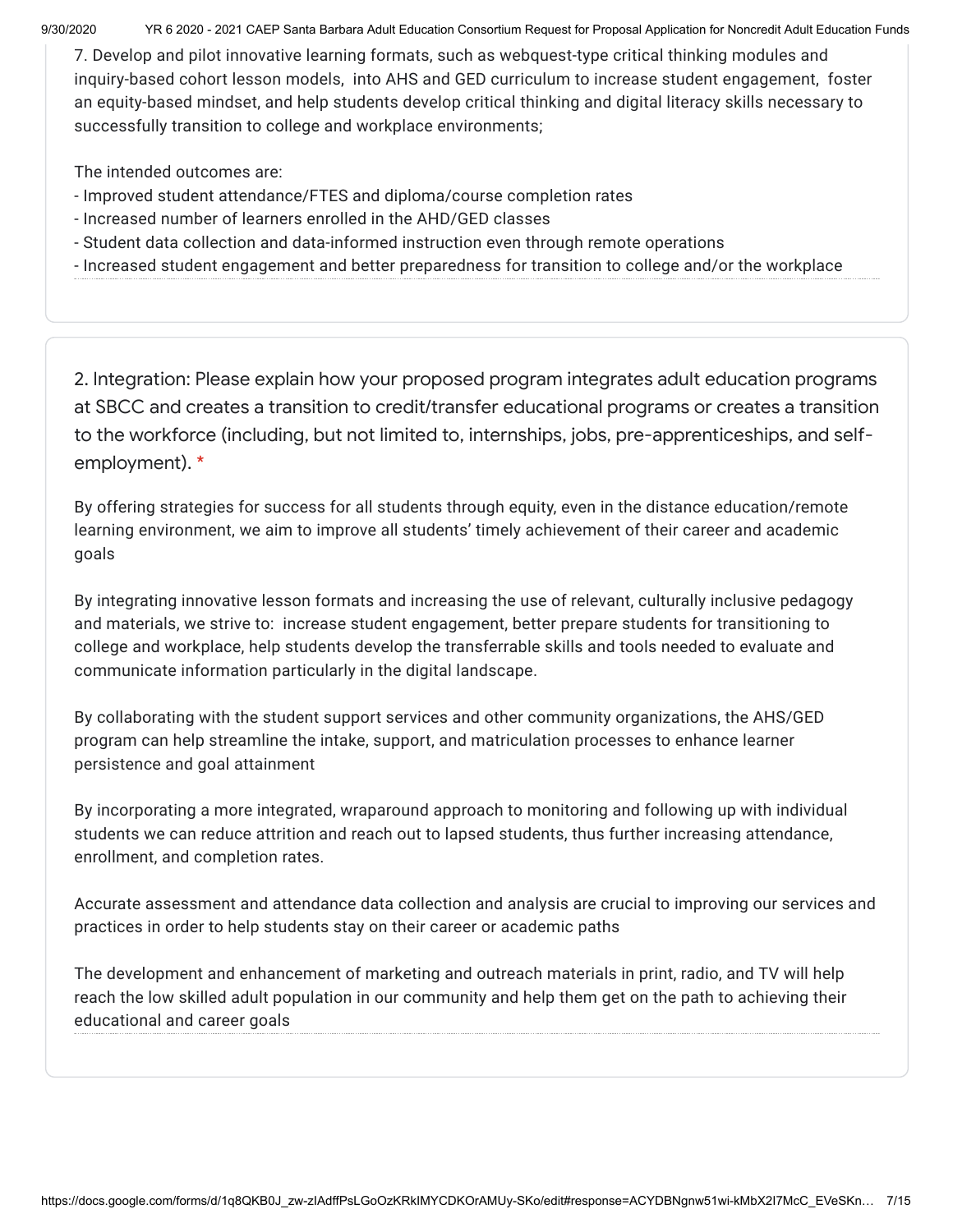3. Justification: Please justify the need of your proposed program and include research, labor market information, employer feedback, student surveys, or other relevant information and describe how funding will further your objectives. For programs that have previously received funding, please justify the need, include students served, and provide a status report on your existing award(s) and remaining balance(s). \*

This year, the AHS/GED program will administer CASAS remote eTesting in order to keep track of student learning gains during the COVID induced distance learning period. This method is more labor-intensive as one staff member can only test 1 -5 students at a time depending on what device students use to access our classes. We will also develop a system for integrating this assessment data into the planning and wraparound student support processes in the classroom, to provide useful information about how well our AHS and GED instructional materials and lesson structures are helping students of all skill levels reach their benchmark goals.

Our plan is also to revamp our GED testing once we are allowed on campus. The AHS/GED program seeks to hire an additional assessment staff to meet the needs of our students and program.

Justification for developing a more focused and integrated wraparound model is supported by our findings from instructor and student interviews and surveys conducted in prior CAEP/AEBG project years, as well as by data and research presented at CALPRO workshops, professional development conferences, equity training, and data from other institutions (Wood and Harris, 2020; Williams, 2010), which highlighted that students who have a clearer understanding of their progress toward a goal, and who meet regularly with instructors to follow up with overall progress in a course, are more likely to develop a sense of belonging and personal accountability, which, in turn, leads to more regular attendance and more persistent and timely completion of coursework. The development of an integrated wraparound support model with enhanced tools for providing consistent benchmark assessments, would not only help students complete courses in a timely manner, but would also foster a more inclusive and supportive environment which increases the likelihood that the program is meeting the needs of all students and reducing the likelihood that students will fall between the cracks. Added benefits also include more efficient tracking of SLO data, and more useful data to assess program effectiveness.

Piloting proven innovative learning methods, such as webquests and modified cohort models, is expected to not only increase persistence and completion rates for students involved in the pilot studies, but to also help in efforts to increase future enrollment figures. Student feedback and past attendance data has consistently indicated that, as students gain greater autonomy in selecting and interacting with materials that are relevant to their own lives, and as they are provided with more opportunities to interact in a structured environment with other students, they complete the courses in a more timely manner and report an overall more positive experience with the program. The positive student testimonials and successful completion data can then be used when conducting outreach (calls, mailings, etc) to new students as well as lapsed students. When we have had our highest enrollments, a large part of that was due to students sharing their positive experiences and successes with friends, relatives, co-workers and others in the community, which encouraged them to enroll in our program.

Status of existing awards: Data from past CAEP objectives have been utilized to inform direction on the current and proposed objectives. Ongoing objectives are on track to meet completion deadlines, and fully utilized budgetary earmarks. The ongoing objectives have served approximately 500 Adult High School,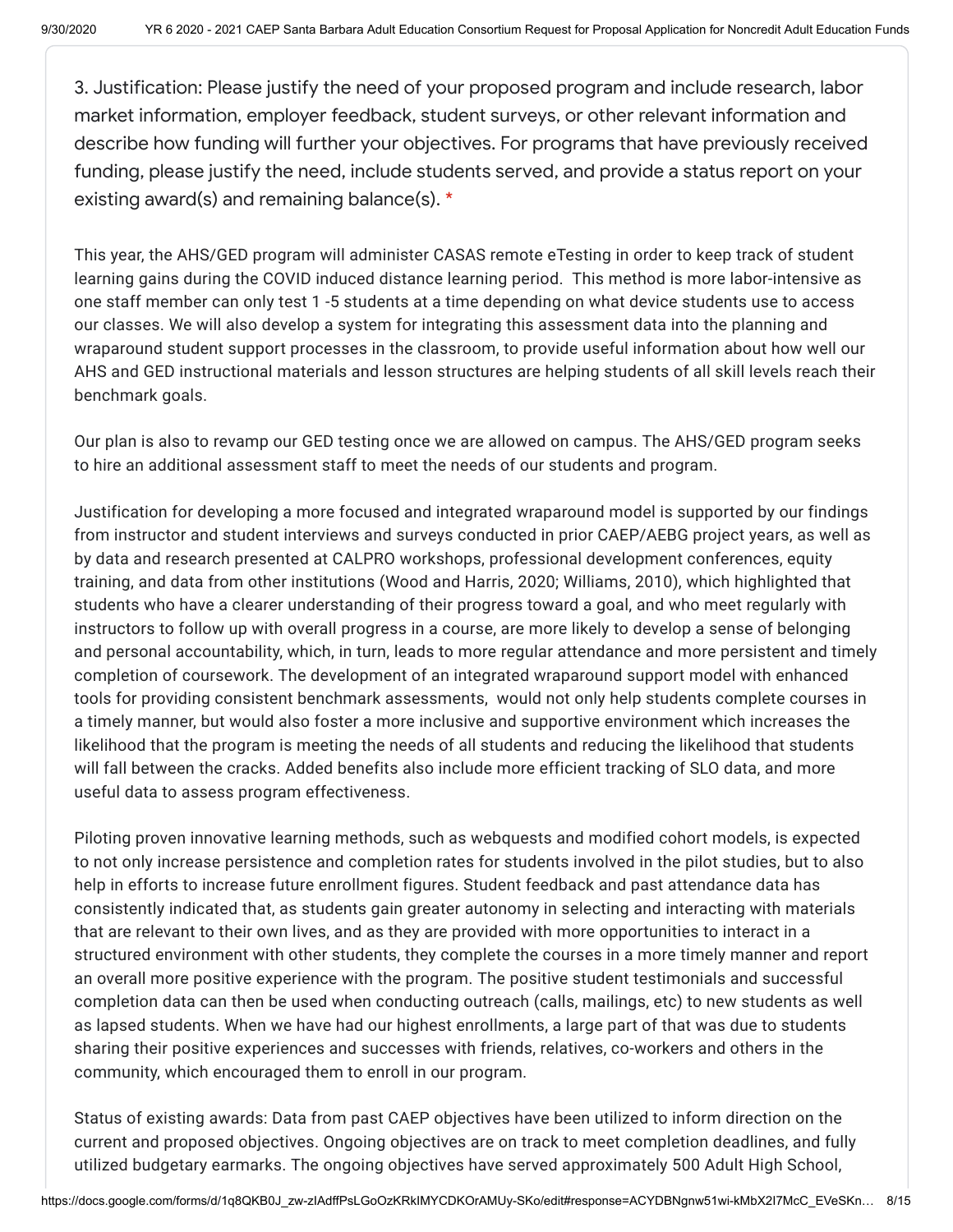9/30/2020 YR 6 2020 - 2021 CAEP Santa Barbara Adult Education Consortium Request for Proposal Application for Noncredit Adult Education Funds

GED, and Bilingual GED students, and have managed to stay on course in spite of the disruption caused by the pandemic and the sudden transition to synchronous online instruction. In fact, several of the past and ongoing CAEP projects, particularly those that involved researching and developing innovative approaches and a richer variety of instructional tools and support materials, were essential in helping to smooth the transition. The current proposals build upon past successes by addressing both the needs and opportunities that were highlighted during the course of working on past and current objectives.

4. Outreach & Marketing: Please describe your plans to conduct outreach and marketing to reach your target population and increase enrollments. \*

The Adult High School (AHS) and GED program will work with the incoming Vice President of the School of Extended Learning, the SBCC Public Affairs and Communications department, Juliana Minsky, our marketing consultant, and the SBAE consortium members, as well as the student, faculty and community representatives in order to determine the needs and effective methods of outreach and marketing of our program.

In Year 6, the AHS/GED program will enhance our efforts to reach the adults who are not digital natives and the low-skilled/low literacy population in the community by utilizing our print schedule, radio and TV ads, and other translated (bilingual GED) materials as our main tools for outreach and marketing. The AHS/GED program will target the zip code area 93101 in our marketing and outreach efforts. According to the consortium's 3-year plan, the above area has "the greatest population of adults who have not obtained a high school diploma or equivalent...with over 5,200 of these individuals (p.13)."

The AHS/GED program also aims to strengthen our partnerships with the local high schools as well as other SBCC departments in order to mutually support each other's programs.

5. Partnerships: Please provide 2-3 prospective CAEP Programs or Partners you plan to work with to maximize student and client participation and describe your prospective collaborative efforts; either with current CAEP programs and/or other external community entities. \*

- SBCC Student Services- referrals to wraparound services, career and academic counseling, and development of abbreviated education plans

- SBCC Noncredit ESL Program- referrals, especially for the bilingual GED and GED programs

- SBCC Career Skills Institute- Student transfer

- SBCC Guided Pathways, SBCC Promise, Dual Enrollment EOPS, DSPS- specialized support, and student matriculation

- Santa Barbara Workforce One-Stop operator-Referrals, Collaboration through the WIOA Title I and Title II initiatives

- K12 Schools and Public Libraries- referrals and possible curriculum alignment and articulation

- Local employers- referrals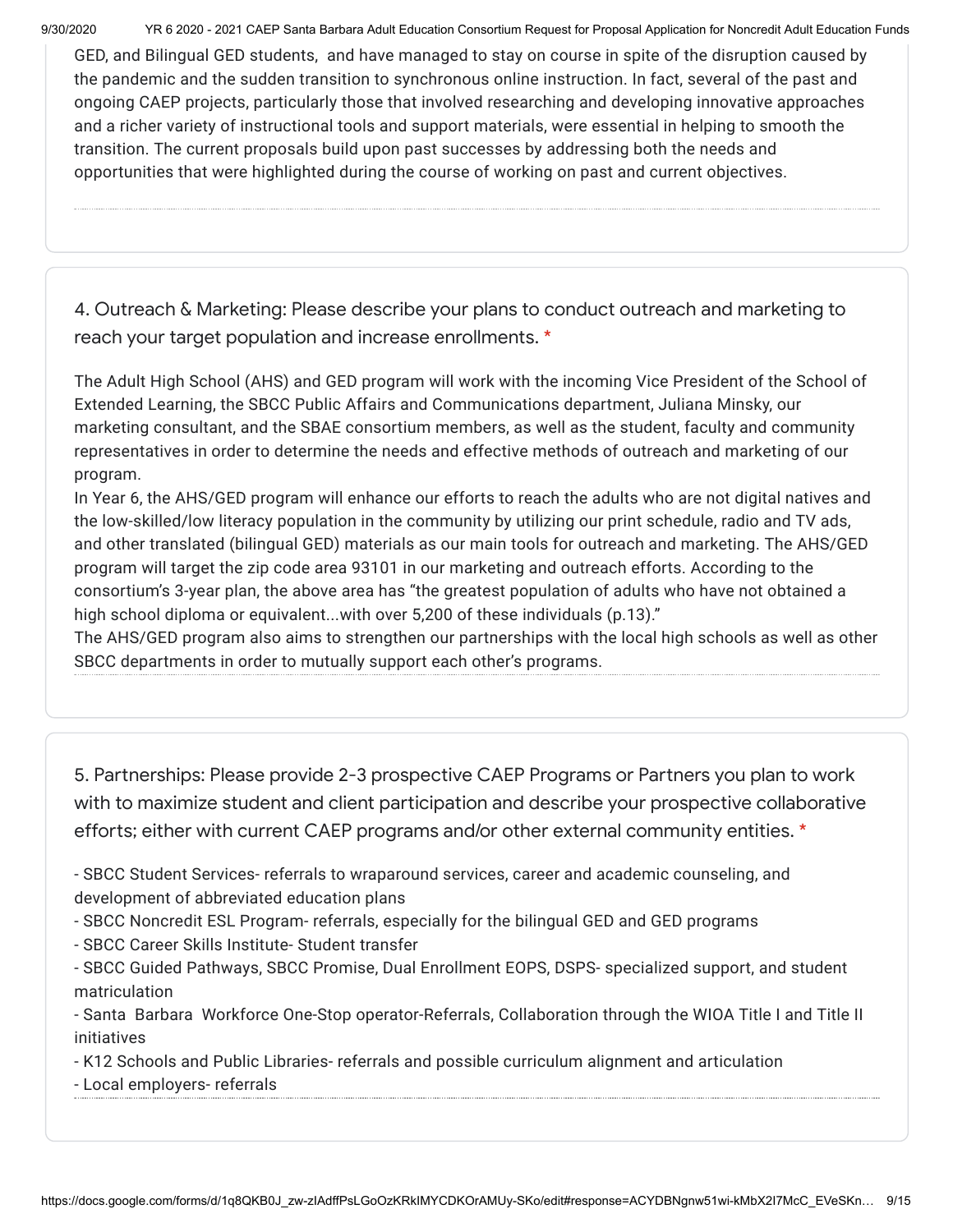6. SBCC Noncredit Student Support Services: Provide your plans to integrate SBCC Noncredit Student Support Services in order to assist students in obtaining abbreviated educational plans. \*

The Adult High School/GED program will be working closely with the Student Support Service advisors and staff to plan and coordinate community outreach, class visits, student orientation, abbreviated Ed plan development, follow up, and data reporting. They will be an integral part of working with AHS/GED instructors in developing and integrating the wraparound student model as it moves from initial contact and program intake to classroom intake, regular follow up and tracking of current student progress, as well as following up with lapsed students and tracking graduates' plans and successes as they transition to college, vocational training, and the workplace. Student support services will also be fully informed of enhancements to instructional methods and completion rate data which, in turn, can be used to recruit and motivate future students.

7. Alignment: Please describe how your program is in alignment and furthers the Consortium's goals and objectives as stated above. \*

The School of Extended Learning AHS/GED program is one of the existing SBCC programs that are aligned with the statewide CAPE initiatives "(1) Programs in elementary and secondary basic skills, including programs leading to a high school diploma or high school equivalency certificate" and listed as one of the selected educational programs as part of the Consortium's focus for the 2020-2021 cycle: "(3) Noncredit Adult High School/GED." In addition, all of the proposed activities and goals align with the newly added statewide CAEP goals and initiatives #8 and #10: COVID-19 response and Systemic Racial Injustices.

Furthermore, the AHS/GED's goals and objectives align with the Santa Barbara Adult Education Consortium's three-year plan key performance indicators: "Increase in enrollment in the AHS/GED program and increase hours attending resulting in higher FTES. Increase in the number completing a high school diploma or GED." All of the AHS/GED program's plans above aim to "improve Student Learning and Achievement Goals focused on the needs of adult learners, and to assist in their transfer acceleration and career success (consortium's overarching 3-year plan goal #2). The AHS/GED program's plans #5 addresses the consortium's overarching 3-year plan goal #5: "develop a comprehensive data collection and accountability infrastructure for all programs and services funded by the consortium and to encourage cross-pollination with each other and Statewide initiatives." The AHS/GED plan directly correlates with the consortium's overarching 3-year plan goal # 4: "provide awareness of educational offerings and training options available through a robust local marketing campaign."

Finally, the AHS/GED program's proposals align with all nine of the Santa Barbara Adult Education Consortium's primary goals for upcoming the 2020‐2021 including building pathways to credit, AB 705 support, noncredit data collection, partnership with the local Workforce One-Stop operator, cross-pollination with WIOA and Guided Pathways, professional development for distance learning, addressing systemic racial injustices, and collaboration with the local workforce.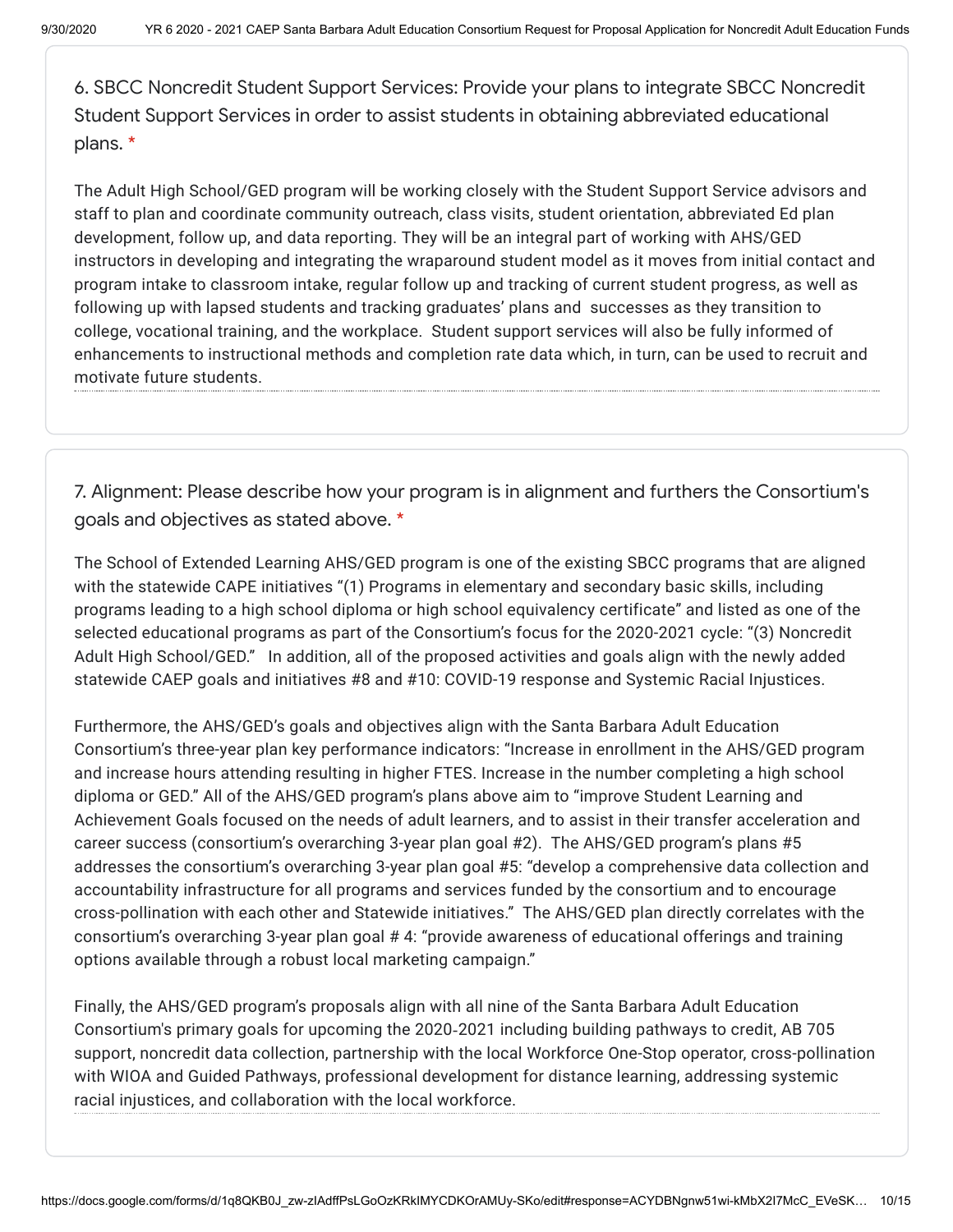8. Leveraging Funds : Please describe what other funding sources, and the percentage of those funding sources, will be used to support your CAEP proposed program. \*

- SBCC General Funds- Unrestricted: \$ 335,975.78 (no change compared to 2019-2020) However, the GED testing program was added to our fiscal responsibilities (78 %)

- CAEP Year 5 and Emergency Funds: \$81,200.00 (19 %)

- The Workforce Innovation and Opportunity Act funds: TBD up to \$10,000 (2%)
- The Lottery Funds: \$ 5500 (1%)

9. Diversity, Inclusion, and Equity: Please describe how your program will create a diverse, inclusive, and equitable educational experience for adult learners. Please identify strategies in which your program plans to address racial inequality and professional development support for instructors and staff. \*

The AHS/GED program will offer professional development activities to instructors and staff to apply strategies for success for all learners through equity and accessibility. The strategies include culturally responsive teaching and learning and the pedagogy of multiliteracies that recognizes linguistic diversity and multimodal forms of communication influenced by the advancement of technology.

Also, the AHS/GED program will coordinate with the SBCC student support services and strengthen our cross-agency partnerships to offer better wraparound services including childcare, housing, food security, financial support, physical and mental health support, academic and career counseling to all students. We will also put extra effort into ensuring that our program information reaches the population with low literacy and low technology access. We will use simple language, translation, and varied media such as print and radio to make sure that the adults in our community are aware of our tuition-free courses and all the resources we provide including free Chromebook and internet access.

Finally, the integration of innovative learning models, including webquests and cohort English and Language Arts groups, will provide even more opportunities for students to have autonomy in selecting and interacting with a wider variety of culturally diverse and inclusive subject matter. Taking a best practice approach to incorporating these types of modules into the curricula will not only provide students with greater autonomy and practice with instructional models that they will likely encounter in their postsecondary careers, but it will also provided an increased opportunity to build community among students where they can participate in thoughtful, guided discussions and research quests that allow them to learn more about their own as well as other cultures.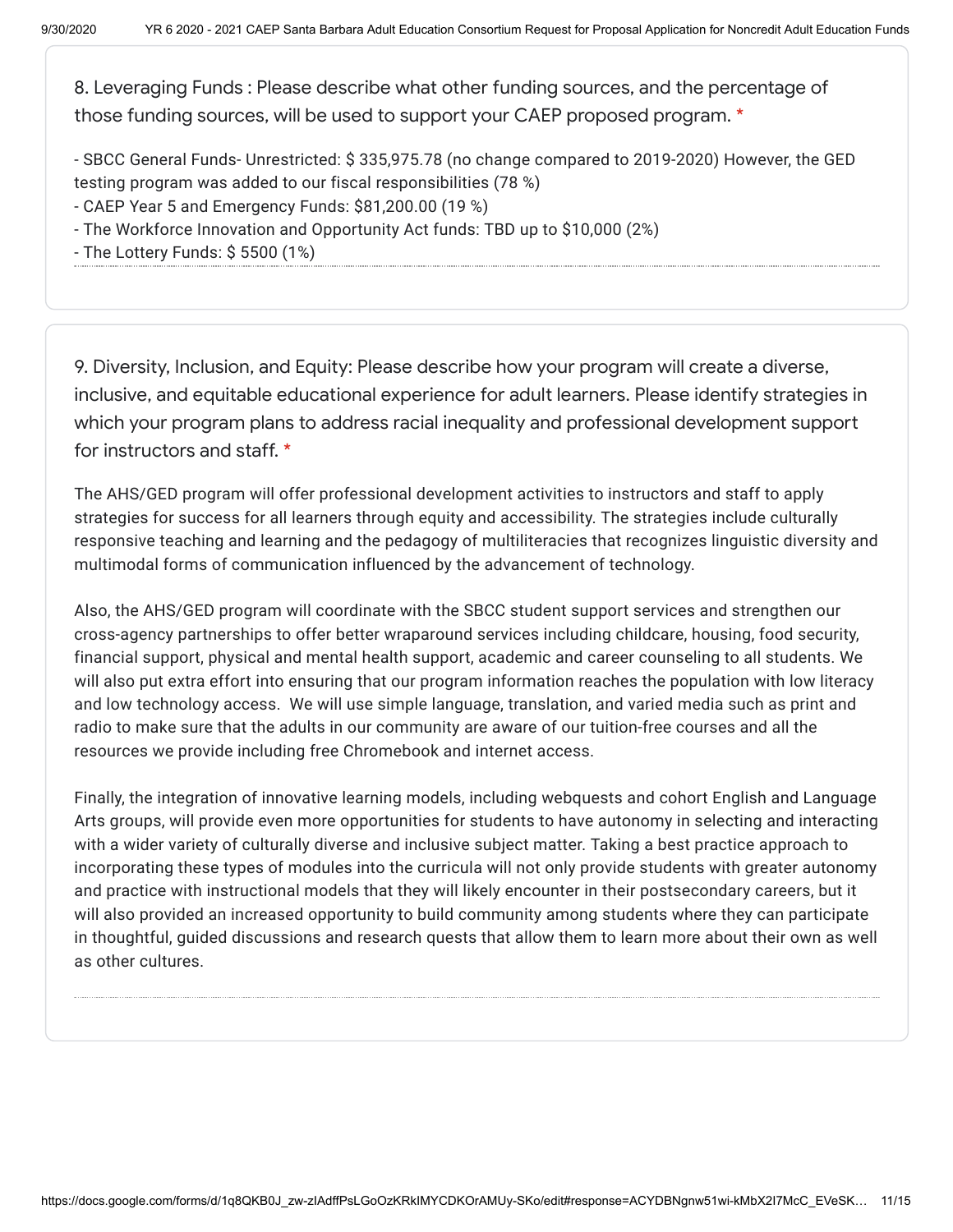10. Potential Budget Reductions: Please describe what specific programming needs and/or services your program would reduce or eliminate should the CAEP grant budget be reduced (range 10-25% at any point during the grant cycle). Please note that final budget reductions would be determined by the Santa Barbara Adult Education Consortium based on the Consortium's priorities and goals. \*

The AHS/GED program will prioritize the adult learners' equitable access to education, student learning, and incorporation of effective strategies for distance learning. If necessary, we would reduce the allocation for the CASAS remote testing and/or marketing activities.

## 6. Activity Chart \*

Please use the Activity Chart provided in the link under the instructions and email to [sbaebg@gmail.com.](mailto:sbaebg@gmail.com) The Activity Chart should outline your program's specific objectives and activities, along with a timeline for completion, the person/agency responsible, outcomes and data capture methods. Please attach additional pages if necessary.

I certify that the Activity Chart has been completed and emailed to shaebg@gmail.com

Total Budget Requested \*

\$101,250.00

1000 (Instructional Salaries) \*

Total dollars requesting for INSTRUCTIONAL PERSONNEL (include 25% for BENEFITS in 3000 section below)

\$5,000

1000 Detail \*

Please provide a detailed budget for this category.

Faculty time for Professional Development, Meeting and other project participation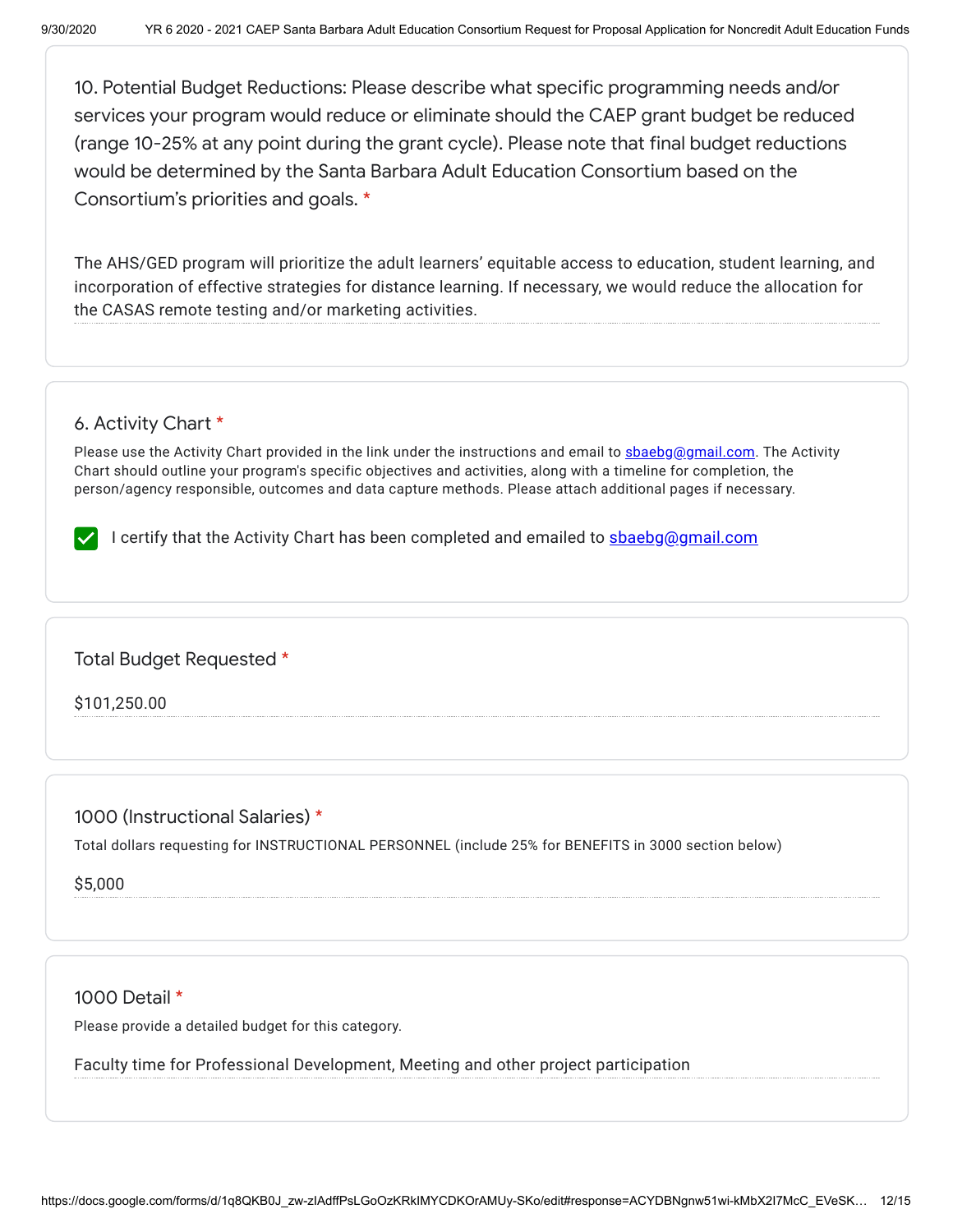# 2000 (Noninstructional Salaries) \*

Total dollars requesting for PERSONNEL (include 25% for BENEFITS in 3000 section below)

\$40,000

2000 Detail \*

Please provide a detailed budget for this category.

In-class tutoring, assessment and data tracking

## 3000 (Benefits from 1000 and 2000 categories) \*

Total dollars requesting for BENEFITS . The average benefit rate is 25%.

\$11,250

#### 4000 \*

Total dollars requesting for INSTRUCTIONAL SUPPLIES and NON-INSTRUCTIONAL SUPPLIES and Computer Software (not Hardware).

\$15,000

## 4000 Detail \*

Please provide a detailed budget for this category.

Software and other instructional supplies

#### 5000 \*

Total dollars requesting for CONSULTANTS, MEETINGS, PROFESSIONAL DEVELOPMENT

#### \$25,000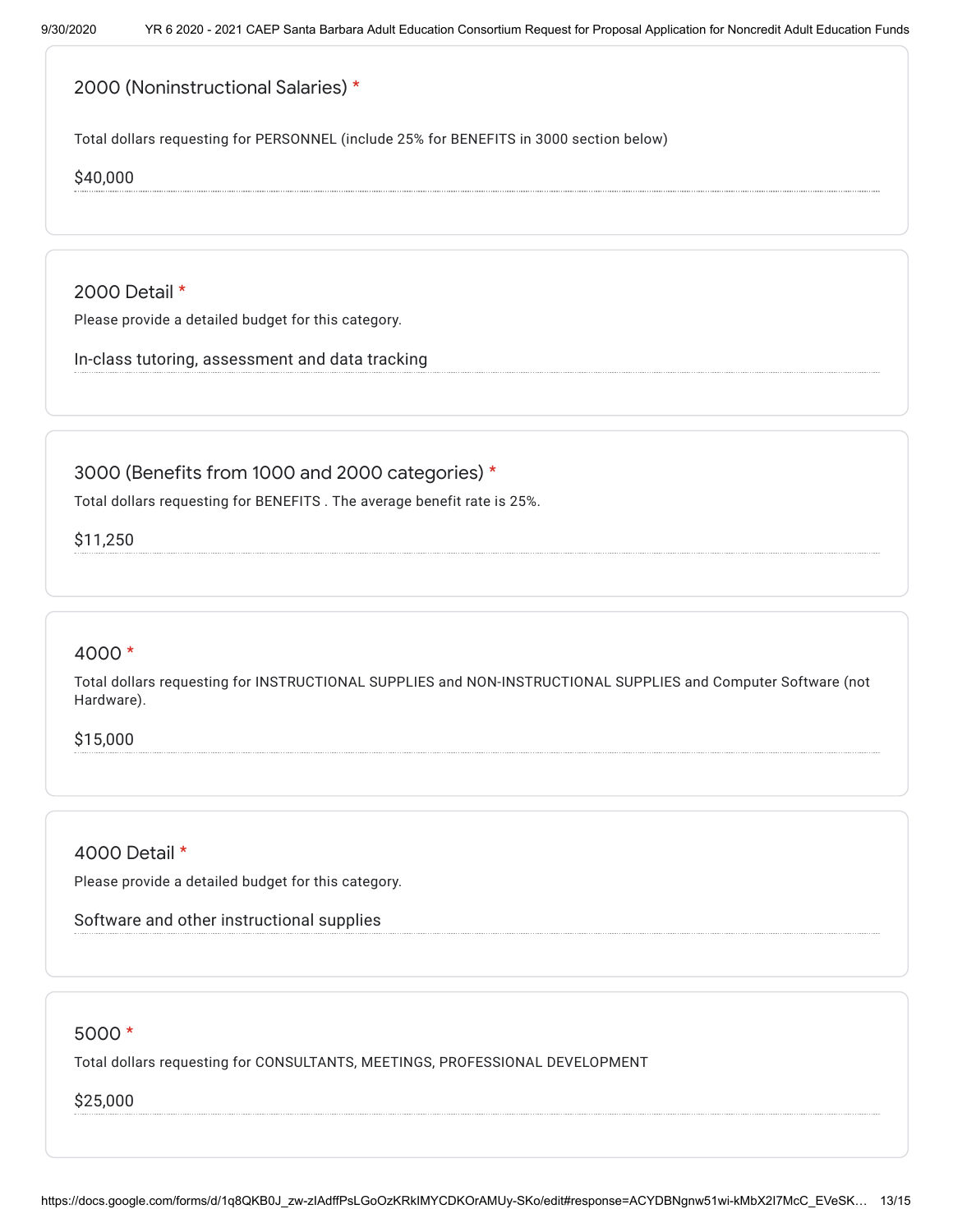## 5000 Detail \*

Please provide a detailed budget for this category.

Marketing consultants, Meeting supplies, Print Schedule design and publishing, Ads and Texting program

#### 6000 \*

Total dollars requesting for CAPITAL OUTLAY (Computer Hardware)

\$ 5000

6000 Detail \*

Please provide a detailed budget for this category.

Computer hardware and other equipment

Do you currently receive other NON-CAEP funding that supports the proposed activity? If yes, please describe how additional funding expands or supports that activity. \*

- SBCC General Funds- instructional salaries, administrative and classified salaries, benefits, supplies, consultants, and advertisement and marketing,

- The Workforce Innovation and Opportunity Act funds: Data Collection, CASAS testing, and supplies.

- The Lottery Funds: Instructional Supplies/Duplicating

What is your sustainability plan for this activity when funding is no longer available? \*

Advocate for the CAEP funded activities to be incorporated into the unrestricted SBCC General Fund budget. In addition, activities in some of the proposed objectives will result in the creation of enhanced processes and materials that, once piloted, evaluated and refined, can then be integrated into the existing AHS/GED program. When the program improvements achieve the expected increases in enrollments, attendance, and completion rates, more state funding will be available to support continuation of the course and program enhancements and support.